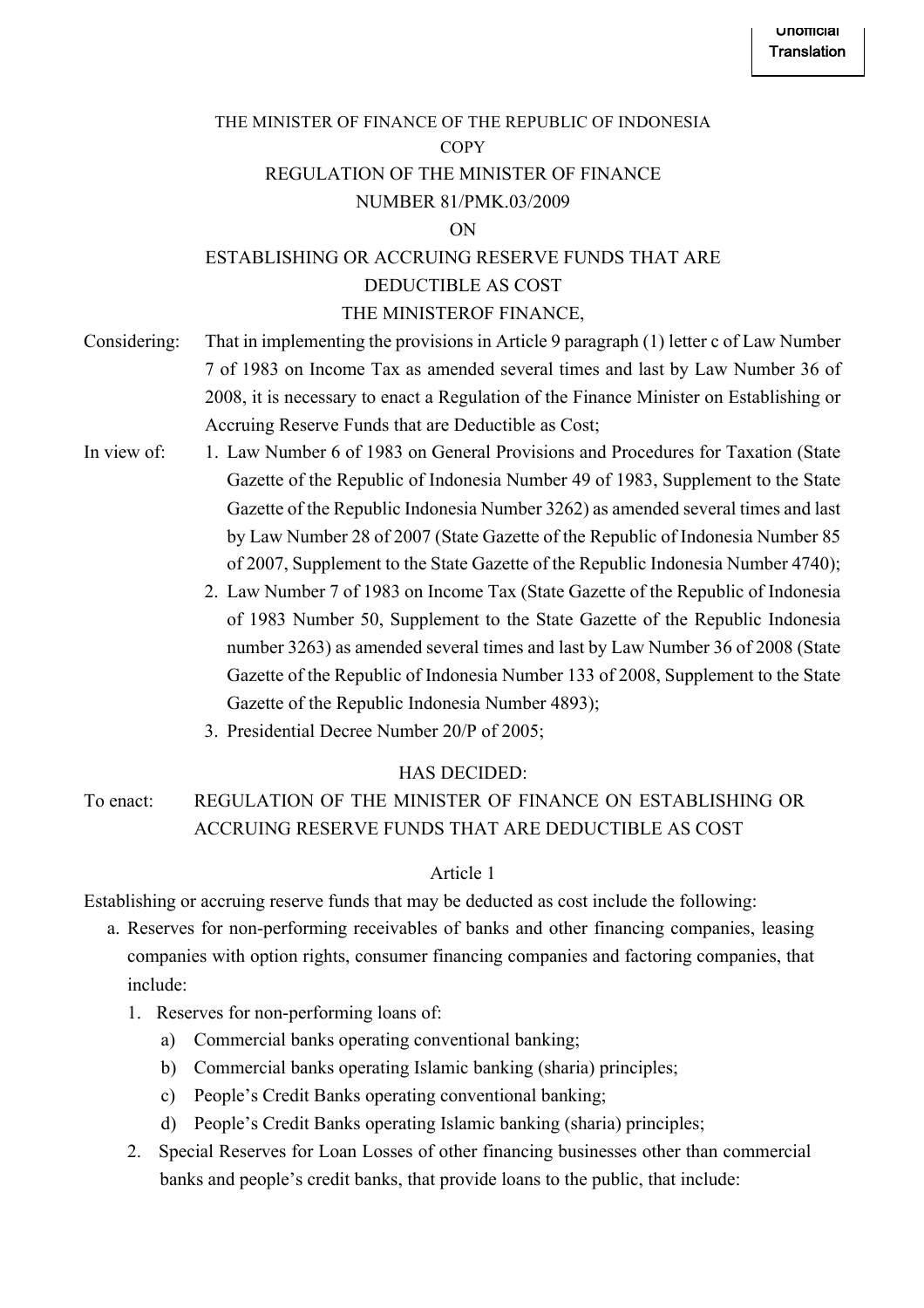- a) Savings and Loans Cooperatives; and
- b) PT Permodalan Nasional Madani (LLC);
- 3. Reserves for non-performing receivables of leasing companies with option rights for financing capital goods utilized by the lessee for a certain period under a lease with option rights;
- 4. Reserves for non-performing receivables of consumer financing companies for financing consumer goods under installment payment scheme;
- 5. Reserves for non-performing receivables of factoring companies that provide short term factoring facilities including administration services for these receivables;
- b. Reserves in insurance companies shall include:
	- 1. Net Unearned Premium Reserves and Net Claim Reserves for General Insurance companies
	- 2. Unearned Premium Reserves for life insurance companies
- c. Reserves for deposit insurance of Indonesian Deposit Insurance Corporation (Lembaga Penjamin Simpanan), that guarantees the funds of depositors and actively takes part in stabilizing the banking system with due regard to their authority.
- d. Reserves for reclamation costs of mining companies that are allocated for the rehabilitation or reconditioning of the exploited land and to restore it to its intended function and purpose.
- e. Reserves for reforestation costs allocated by forestry industries that are obligated to replant the exploited forest to manage the forest and the forestry area and its products under an integrated system.
- f. Reserves for the costs of closing and maintaining industrial waste dump sites of businesses that deals in processing industrial waste, which are the costs that are allocated for closing and maintaining the industrial dump sites including storing, collecting, transporting, utilizing, and processing industrial waste and stockpiling its products

- (1) The amount of reserves for non-performing loans from commercial banks operating conventional banking as referred to in Article 1 letter a figure 1 point a) shall be determined as follows:
	- a. 1 % (one percent) of the loans classified as current, not including Bank Indonesia Certificates and Government Bonds;
	- b. 5 % (five percent) of the loans classified as special mention after deducting the value of the collateral;
	- c. 15% (fifteen percent) of the loans classified as substandard after deducting the value of the collateral;
	- d. 50 % (fifty percent) of the loans classified as doubtful after deducting the value of the collateral; and
	- e. 100% (one hundred percent) of the loans classified as loss after deducting the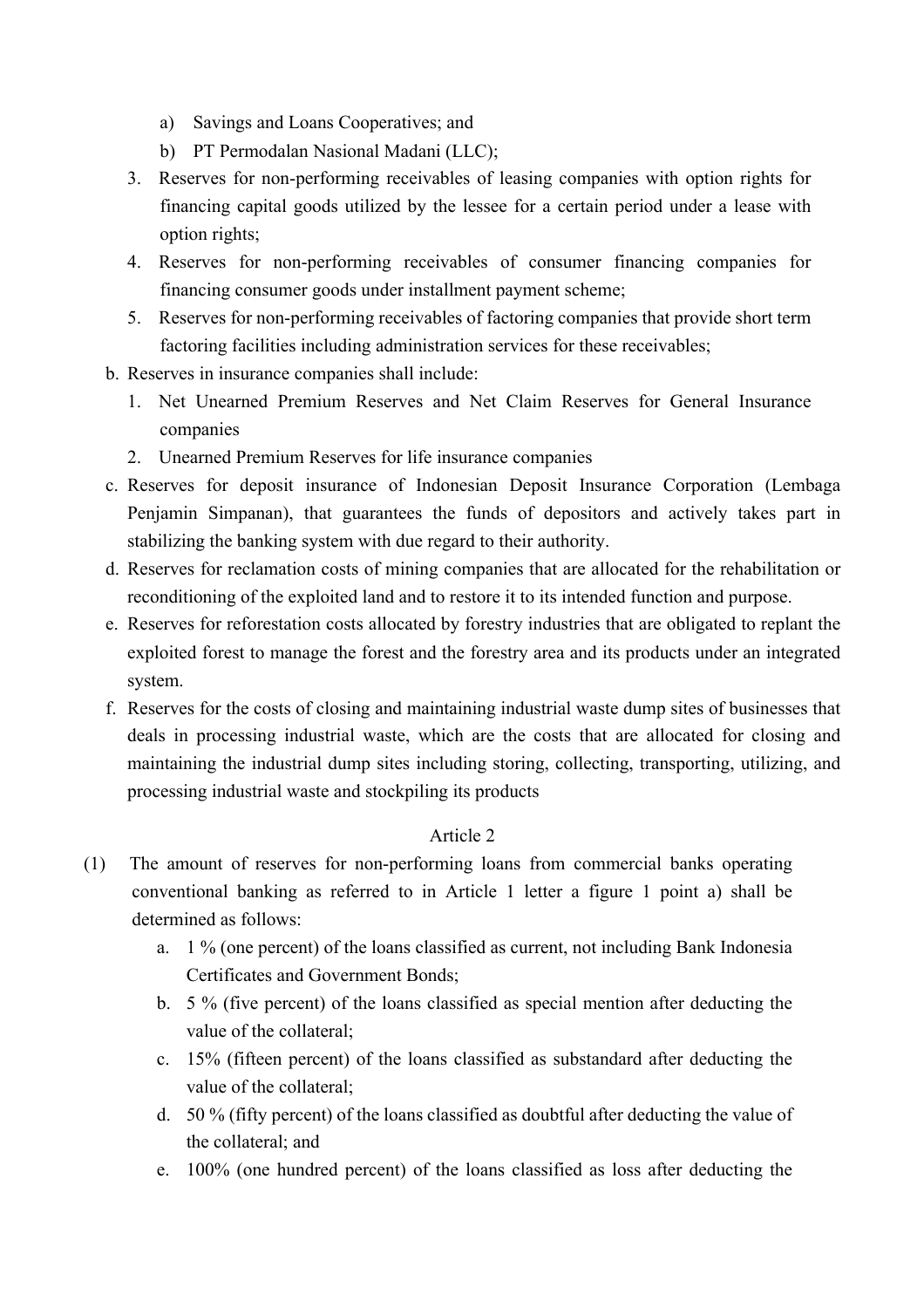value of the collateral.

- (2) The value of the collateral that may be deducted from the reserves as referred to in paragraph (1) shall be the maximum of:
	- a. 100 % (one hundred percent) of the value of the liquid (cash) collateral; and
	- b. 75 % (seventy five percent) of the value of other collateral or the value of the collateral as appraised by an appraising company.
- (3) The value of the loans applied as the basis for establishing the reserves as referred to in paragraph (1) is the value of the principal loan granted by the commercial bank operating conventional banking.
- (4) Losses from receivables that are evidently uncollectible shall be charged to the estimated reserves for non-performing receivables.
- (5) In the event that the reserves for non-performing receivables, wholly or partially, are not used to cover the loss as referred to in paragraph (4), then the surplus reserves shall be treated as income.
- (6) In the event that the reserves for non-performing receivables that are applied to cover the losses as referred to in paragraph (4), are not sufficient, the shortage of the reserves shall be treated as loss.

- (1) The amount of reserves for non-performing loans from commercial banks operating the Islamic banking principles as referred to in Article 1 letter a figure 1 point b) shall be determined as follows:
	- a. 1 % (one percent) of the loans classified as current, not including Bank Indonesia Wadiah Certificates and Government Bonds applying the sharia principles;
	- b. 5 % (five percent) of the loans classified as special mention after deducting the value of the collateral;
	- c. 15% (fifteen percent) of the loans classified as substandard after deducting the value of the collateral;
	- d. 50 % (fifty percent) of the loans classified as doubtful after deducting the value of the collateral; and
	- e. 100% (one hundred percent) of the loan classified as loss after deducting the value of the collateral.
- (2) The value of the collateral that may be deducted from the reserves as referred to in paragraph (1) shall be the maximum of:
	- a. 100 % (one hundred percent) of the value of the liquid (cash) collateral; and
	- b. 75 % (seventy five percent) of the value of other collateral or the value of the collateral as appraised by an appraising company.
- (3) The value of the loans applied as the basis for establishing the reserves as referred to in paragraph (1) is the value of the principal loan granted by the commercial bank operating the Islamic banking principles.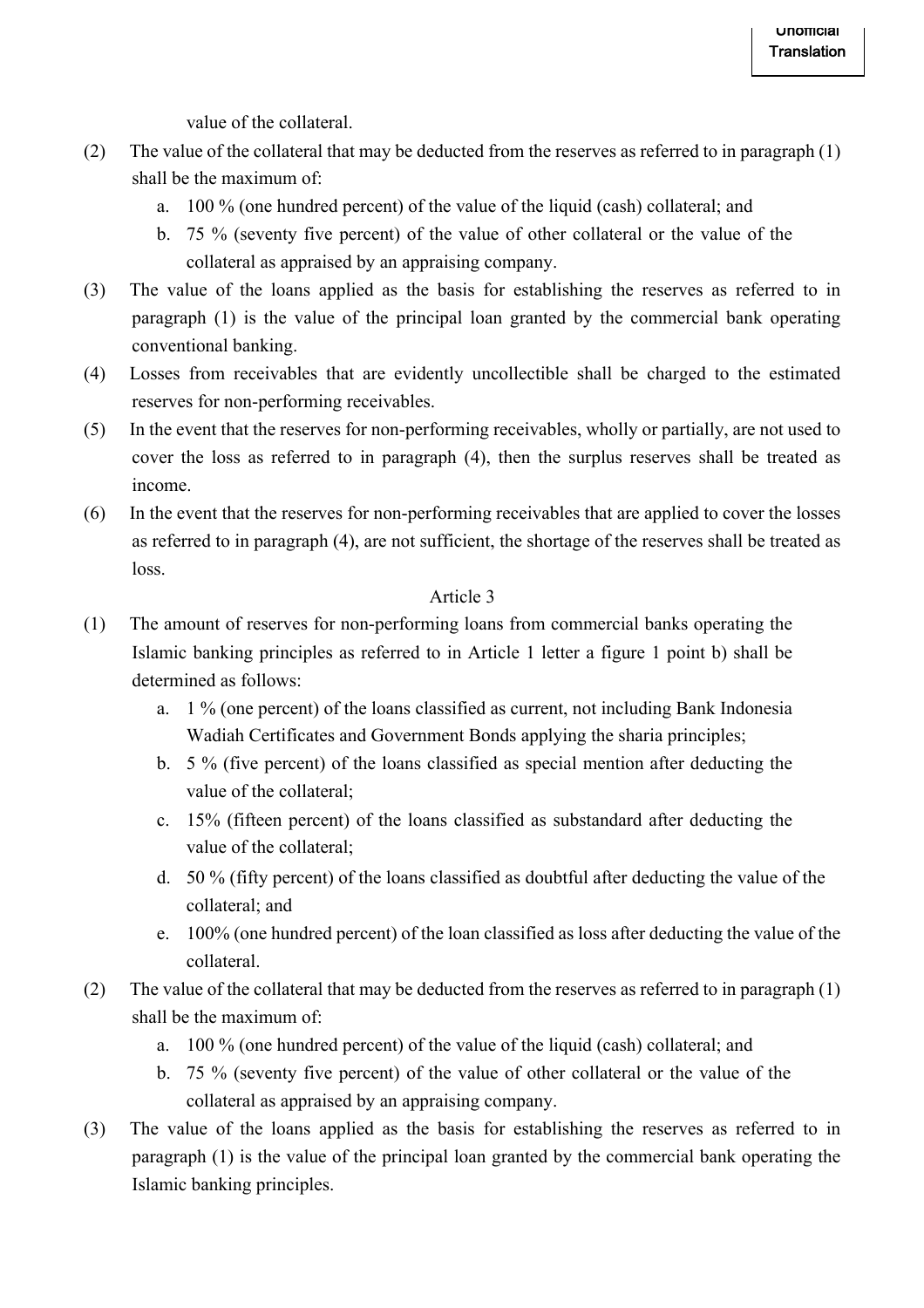- (4) Losses from receivables that are evidently uncollectible shall be charged to the estimated reserves for non-performing receivables.
- (5) In the event that the reserves for non-performing receivables, wholly or partially, are not applied to cover the losses as referred to in paragraph (4), then the surplus reserves shall be treated as income.
- (6) In the event that the reserves for non-performing receivables that are applied to cover the losses as referred to in paragraph (4) are not sufficient, the shortage of the reserves shall be treated as loss.

- (1) The amount of reserves for non-performing loans from people's credit banks operating conventional banking as referred to in Article 1 letter a figure 1 point c) shall be determined as follows:
	- a. 0.5 % (one half percent) of the loans classified as current, not including Bank Indonesia Certificates;
	- b. 10% (ten percent) of the loans classified as substandard after deducting the value of the collateral;
	- c. 50 % (fifty percent) of the loans classified as doubtful after deducting the value of the collateral; and
	- d. 100% (one hundred percent) of the loans classified as loss after deducting the value of the collateral.
- (2) The value of the collateral that may be deducted from the reserves as referred to in paragraph (1) shall be the maximum of:
	- a. 100 % (one hundred percent) of the value of the liquid (cash) collateral; and
	- b. 75 % (seventy five percent) of the value of other collateral or the value of the collateral as appraised by an appraising company.
- (3) The value of the loans applied as the basis for establishing the reserves as referred to in paragraph (1) is the value of the principal loan granted by the commercial bank operating the Islamic banking principles.
- (4) Losses from receivables that are evidently uncollectible shall be charged to the estimated reserves for non-performing receivables.
- (5) In the event that the reserves for non-performing receivables, wholly or partially, are not used to cover the losses as referred to in paragraph (4), then the surplus reserves shall be treated as income.
- (6) In the event that the reserves for non-performing receivables that are applied to cover the losses as referred to in paragraph (4) are not sufficient, the shortage of the reserves shall be treated as loss.

## Article 5

(1) The amount of reserves for non-performing loans from people's credit union banks operating Islamic banking principles as referred to in Article 1 letter a figure 1 point d) shall be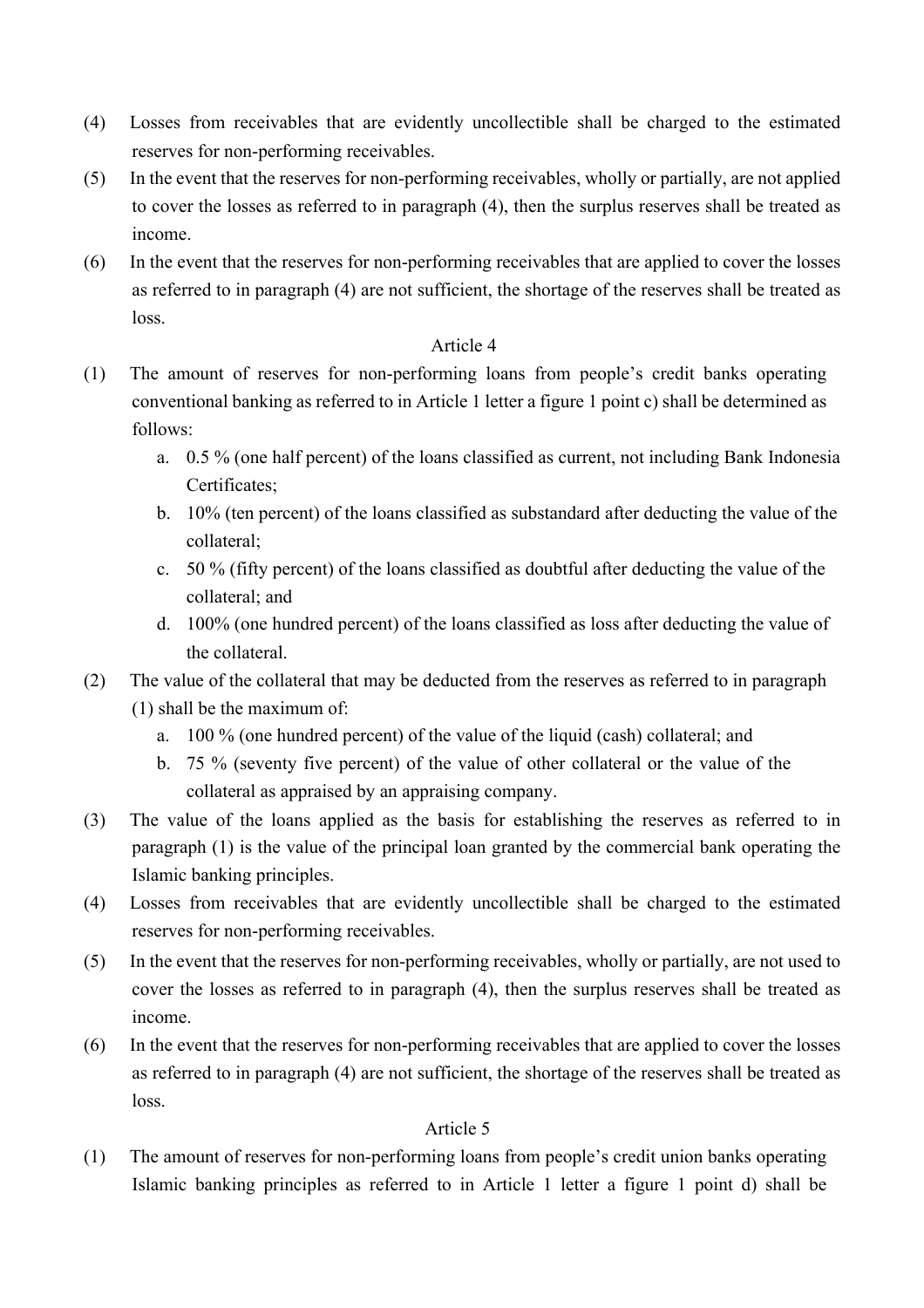determined as follows:

- a. 0.5 % (one half percent) of the loans classified as current, not including Bank Indonesia Wadiah Certificates;
- b. 10% (ten percent) of the loans classified as substandard after deducting the value of the collateral;
- c. 50 % (fifty percent) of the loans classified as doubtful after deducting the value of the collateral; and
- d. 100% (one hundred percent) of the loans classified as loss after deducting the value of the collateral.
- (2) The value of the collateral that may be deducted from the reserves as referred to in paragraph (1) shall be the maximum of:
	- a. 100 % (one hundred percent) of the value of the liquid (cash) collateral; and
	- b. 75 % (seventy five percent) of the value of other collateral or the value of the collateral as appraised by an appraising company.
- (3) The value of the loans applied as the basis for establishing the reserves as referred to in paragraph (1) is the value of the principal loan granted by the commercial bank operating the Islamic banking principles.
- (4) Losses from receivables that are evidently uncollectible shall be charged to the estimated reserves for non-performing receivables.
- (5) In the event that the reserves for non-performing receivables, wholly or partially, are not used to cover the losses as referred to in paragraph (4), then the surplus reserves shall be treated as income.
- (6) In the event that the reserves for non-performing receivables that are applied to cover the losses as referred to in paragraph (4) are not sufficient, the shortage of the reserves shall be treated as loss.

- (1) The amount of reserves for non-performing loans from Loans and Savings Cooperatives as referred to in Article 1 letter a figure 2 point a) shall be determined as follows:
	- a. 0.5 % (one half percent) of the loans classified as current;
	- b. 10% (ten percent) of the loans classified as substandard after deducting the value of the collateral;
	- c. 50 % (fifty percent) of the loans classified as doubtful after deducting the value of the collateral; and
	- d. 100% (one hundred percent) of the loans classified as loss after deducting the value of the collateral.
- (2) The value of the collateral that may be deducted from the reserves as referred to in paragraph (1) shall be the maximum of:
	- a. 100 % (one hundred percent) of the value of the liquid (cash) collateral; and
	- b. 75 % (seventy five percent) of the value of other collateral or the value of the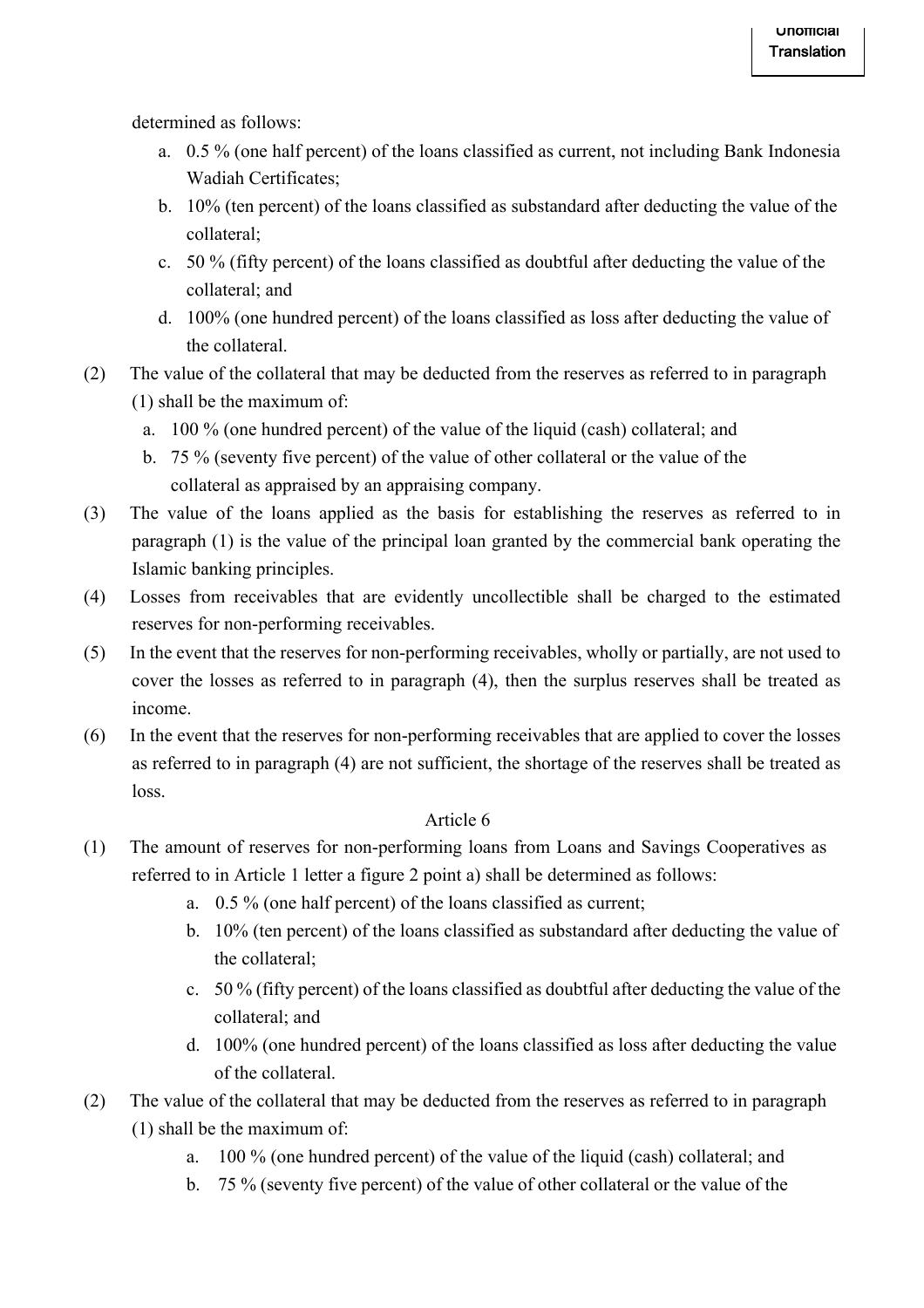collateral as appraised by an appraising company.

- (3) The value of the loans applied as the basis for establishing the reserves as referred to in paragraph (1) is the value of the principal loan granted by the commercial bank operating the Islamic banking principles.
- (4) Losses from receivables that are evidently uncollectible shall be charged to the estimated reserves for non-performing receivables.
- (5) In the event that the reserves for non-performing receivables, wholly or partially, are not applied to cover the losses as referred to in paragraph (4), then the surplus reserves shall be treated as income.
- (6) In the event that the reserves for non-performing receivables that are applied to cover the losses as referred to in paragraph (4) are not sufficient, the shortage of the reserves shall be treated as loss.

- (1) The amount of special reserves for financing allowances of PT Permodalan Nasional Madani (Persero) as referred to in Article 1 letter a figure 2 point b) shall be determined as follows:
	- a. 2.5 % (two and a half percent) of the debit balance classified as special mention after deducting the value of the collateral;
	- b. 5 % (five percent) of the debit balance classified as substandard after deducting the value of the collateral;
	- c. 50 % (fifty percent) of the debit balance classified as doubtful after deducting the value of the collateral; and
	- d. 100% (one hundred percent) of the debit balance classified as loss after deducting the value of the collateral.
- (2) The value of the collateral that may be deducted from the reserves as referred to in paragraph (1) shall be the maximum of:
	- c. 100 % (one hundred percent) of the value of the liquid (cash) collateral; and
	- d. 75 % (seventy five percent) of the value of other collateral or the value of the collateral as appraised by an appraising company.
- (3) The value of the debit balance applied as the basis for establishing the reserves as referred to in paragraph (1) is the value of the principal of the debit balance provided by PT Permodalan Nasional Madani (Persero).
- (4) Losses from financing that are evidently uncollectible shall be charged to the estimated special reserves for the allowances for financing.
- (5) In the event that the special reserves for allowances for financing, wholly or partially, are not applied to cover the losses as referred to in paragraph (4), then the surplus reserves shall be treated as income.
- (6) In the event that the special reserves for allowances for financing that are applied to cover the losses as referred to in paragraph (4) are not sufficient, the shortage of the reserves shall be treated as loss.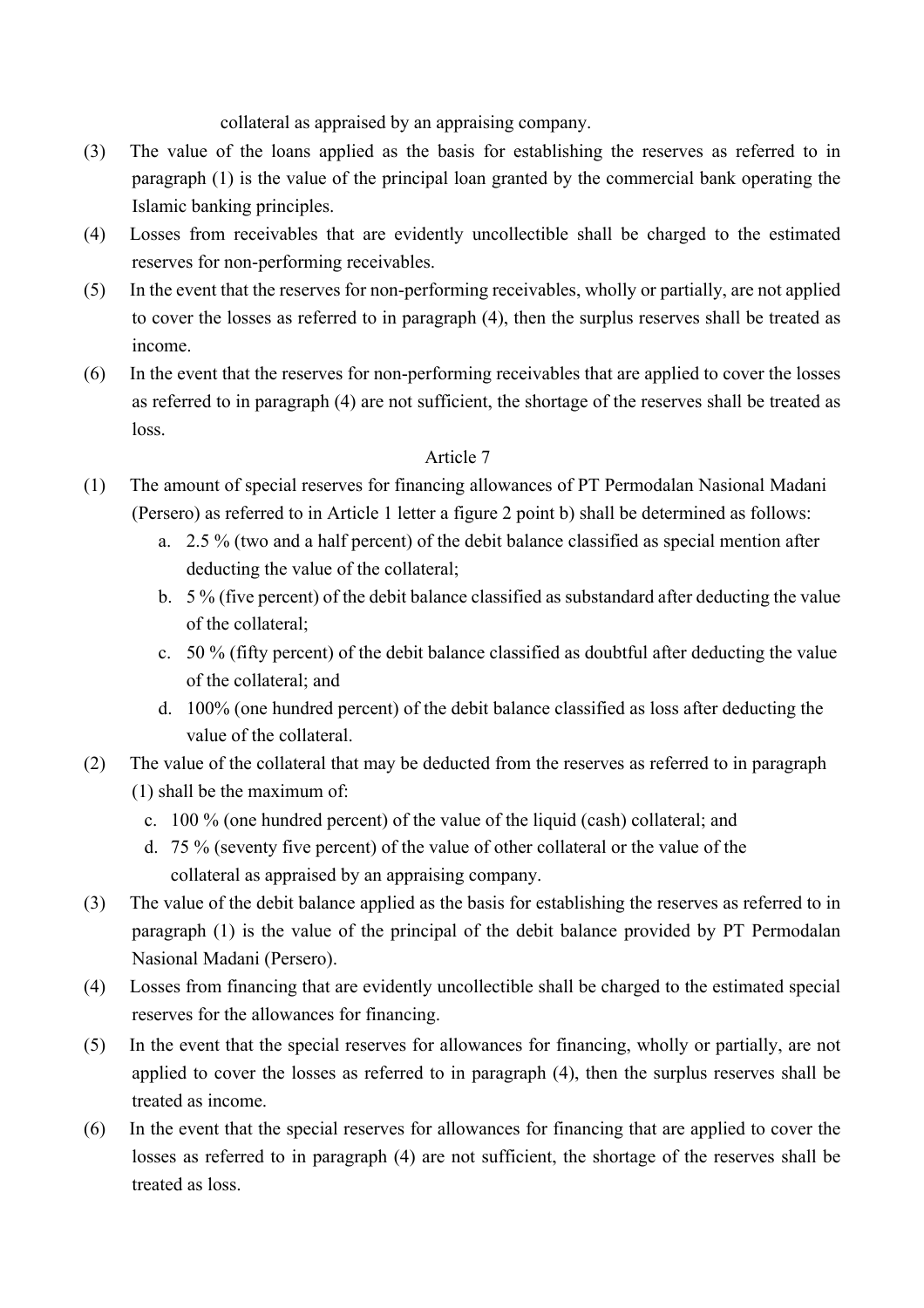- (1) The amount of reserves for non-performing receivables of leasing companies with option rights as referred to in Article 1 letter a figure 3 shall be a maximum of 2.5 % (two and a half percent) from the average beginning balance and the ending balance of the receivables.
- (2) The real loss deriving from receivables that are evidently uncollectible shall be charged to the estimated reserves for uncollectible receivables.
- (3) In the event that the reserves for uncollectible receivables, wholly or partially, are not applied to cover the losses as referred to in paragraph (2), then the surplus reserves shall be treated as income.
- (4) In the event that the reserves for uncollectible receivables that are applied to cover the losses as referred to in paragraph (4) are not sufficient, the shortage of the reserves shall be treated as loss.

### Article 9

- (1) The amount of reserves for non-performing receivables of consumer financing companies as referred to in Article 1 letter a figure 4 shall be a maximum of 5 % (five percent) from the average beginning balance and the ending balance of the receivables.
- (2) The real loss deriving from receivables that are evidently uncollectible shall be charged to the estimated reserves for uncollectible receivables.
- (3) In the event that the reserves for uncollectible receivables, wholly or partially, are not applied to cover the losses as referred to in paragraph (2), then the surplus reserves shall be treated as income.
- (4) In the event that the reserves for uncollectible receivables that are applied to cover the losses as referred to in paragraph (4) are not sufficient, the shortage of the reserves shall be treated as loss.

## Article 10

- (1) The amount of reserves for non-performing receivables of factoring companies as referred to in Article 1 letter a figure 5 shall be a maximum of 5 % (five percent) from the average beginning balance and the ending balance of the receivables.
- (2) The real loss deriving from receivables that are evidently uncollectible shall be charged to the estimated reserves for uncollectible receivables.
- (3) In the event that the reserves for uncollectible receivables, wholly or partially, are not applied to cover the losses as referred to in paragraph (2), then the surplus reserves shall be treated as income.
- (4) In the event that the reserves for uncollectible receivables that are applied to cover the losses as referred to in paragraph (4) are not sufficient, the shortage of the reserves shall be treated as loss.

#### Article 11

In the event that the Tax Payer concurrently operates a leasing business with option rights, consumer financing and/or factoring, then the amount of reserves for nonperforming receivables as referred to in Article 8, Article 9 and /or Article 10 shall be calculated based on the receivables of each business.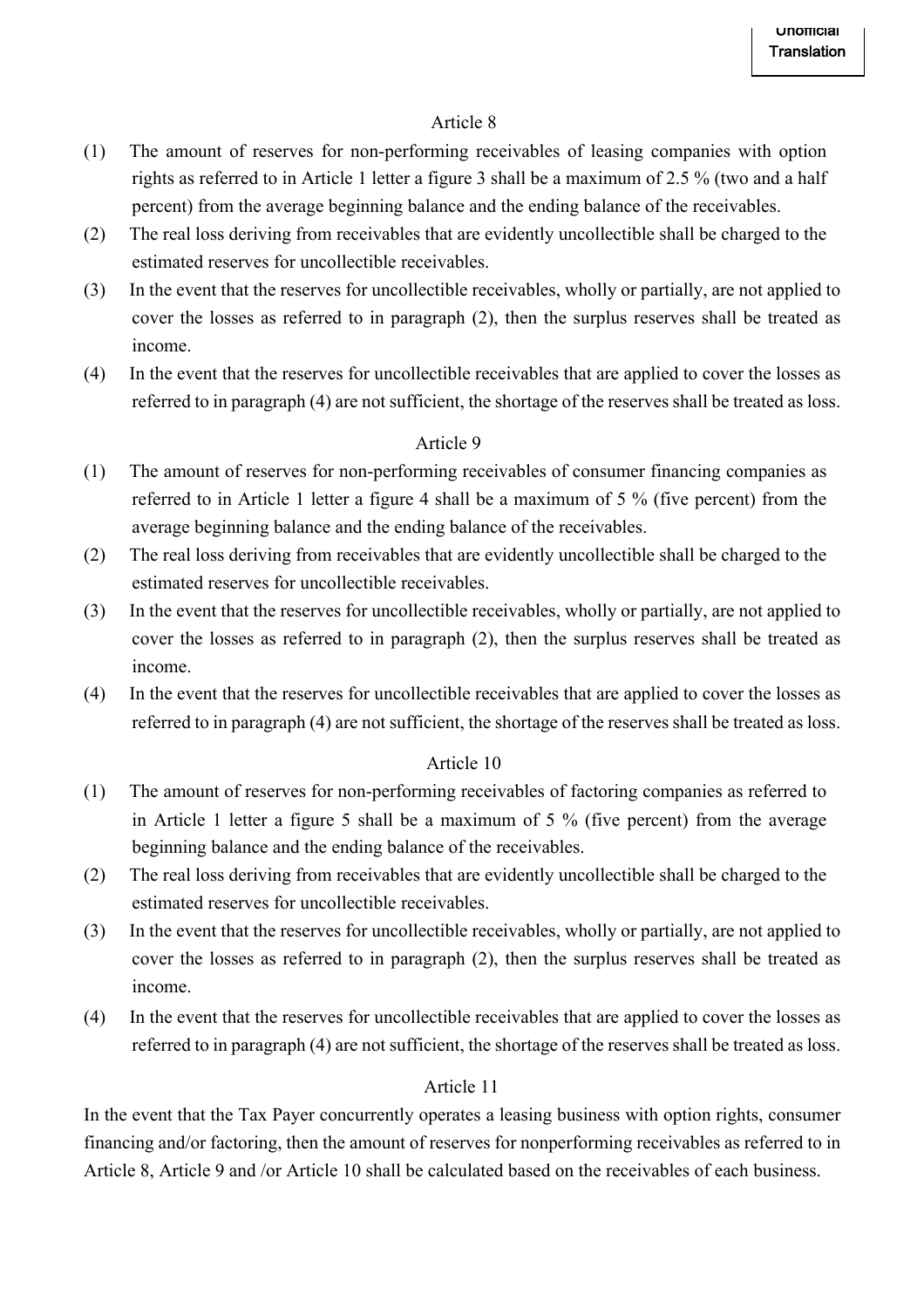- (1) The amount of reserves for net unearned premium of general insurance companies as referred to in Article 1 letter b figure 1 shall be 40 % (forty percent) from the earned premium or gained in the current tax year.
- (2) The reserves for net unearned premium as referred to in paragraph (1) are the premium received or gained but not treated as income for the current tax year.
- (3) The reserves for net unearned premium as referred to in paragraph (1) shall be treated as income for the subsequent tax year.

# Article 13

- (1) The amount of reserves for net claims of general insurance companies as referred to in Article 1 letter b figure 1 shall be 100 % (one hundred percent) of the agreed claims that are not yet paid and still in process for claim, but not including claims not yet submitted.
- (2) The reserves for net claims of general reserves as referred to in paragraph (1) shall be established at the end of the tax year.
- (3) The actual claim paid by the general insurance company shall be charged to the estimated reserves for net claims.
- (4) In the event that the reserves for net claims as referred to in paragraph (1), wholly or partially, are not applied to cover the loss as referred to in paragraph (3), then the surplus reserves shall be treated as income.
- (5) In the event that the net claim as referred to in paragraph (1) is applied to cover the losses as referred to in paragraph (3) is not sufficient, the shortage of the reserves shall be charged as cost.

## Article 14

- (1) The amount of reserves for unearned premiums of life insurance companies as referred to in Article 1 letter b figure 2 shall be determined by actuary calculation, approved by the Supervisory Board of Capital Market and Financial Institutions.
- (2) The increase of the balance of reserves at the end of year compared to the balance of the beginning of the year as referred to in paragraph (1) shall be calculated as cost of the current year.
- (3) In the event the claim is paid to the beneficiary, the amount paid shall be charged to the estimated reserves for premium.

## Article 15

The amount of reserves for deposits of the Deposits Insurance Corporation as referred to in Article 1 letter c shall be 80 % (eighty percent) from the surplus gained by the Indonesian Deposit Insurance Corporation from its operations accumulated in 1 (one) year in accordance with the law on Indonesian Deposit Insurance Corporation.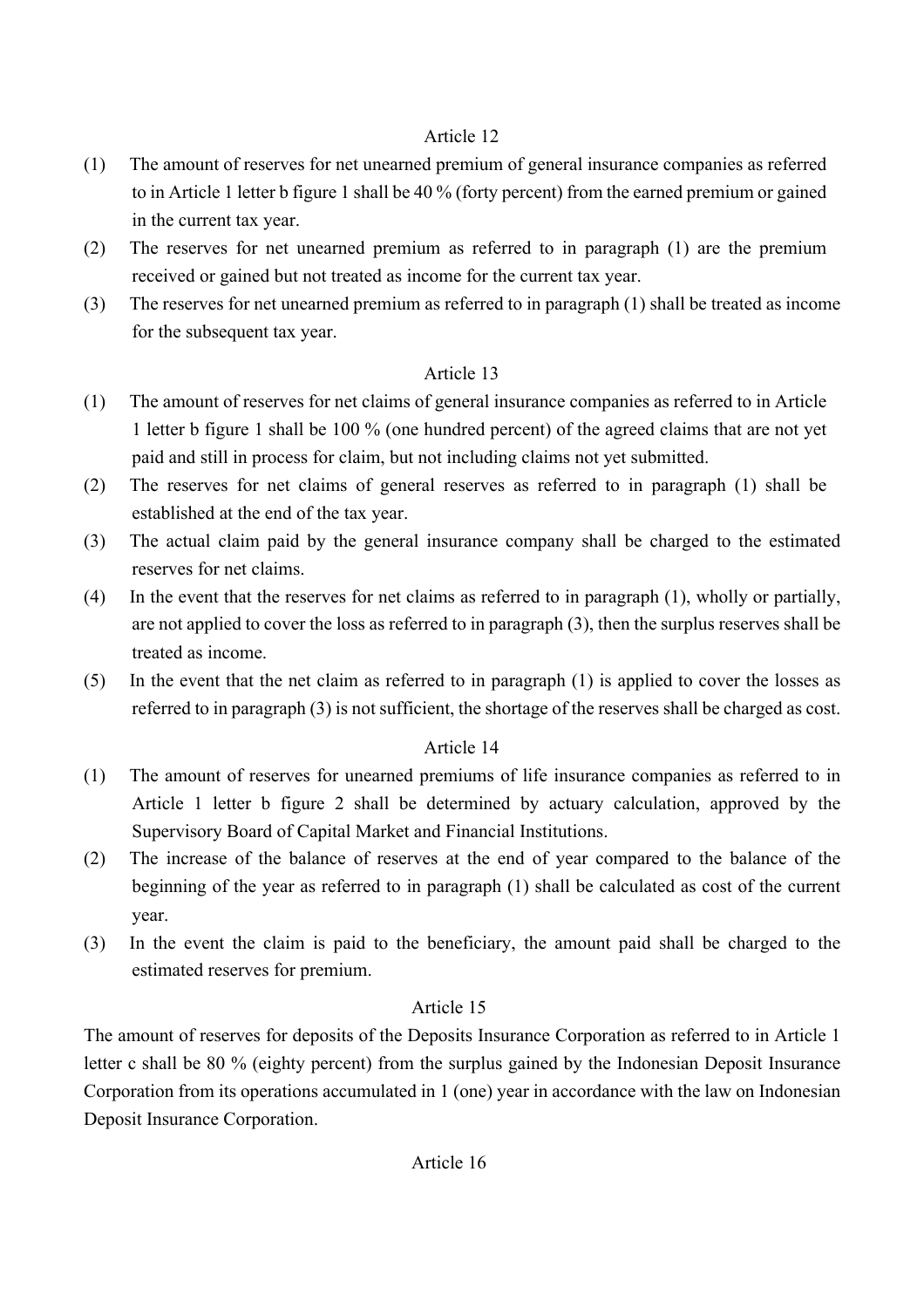- (1) The amount of reserves for reclamation costs of mining companies as referred to in Article 1 letter d shall be the actual cost charged to the estimated reserves for reclamation cost.
- (2) The reserves for reclamation costs for mining companies as referred to in paragraph (1) shall be calculated in accordance with the laws on energy and mineral resources mining.
- (3) In the event after the end of the contract or after the completion of the mining operation there is a difference between the reserves for reclamation cost and the actual cost expended, then the difference shall be income or loss for the current year.

- (1) The amount of reserves for reforestation costs for companies in forestry business as referred to in Article 1 letter e shall be the actual cost charged to the estimated reserves for reforestation costs.
- (2) The reserves for reforestation costs for forestry companies as referred to in paragraph (1) shall be calculated in accordance with the laws on forestry.
- (3) In the event after the end of the contract there is a difference between the reserves for reforestation costs and the actual cost expended, then the difference shall be income or loss for the current year.

## Article 18

- (1) The amount of reserves for the costs of closing and maintaining industrial waste dump sites for companies in industrial waste business as referred to in Article 1 letter f, shall be the actual costs charged to the estimated reserves for the costs to close and maintain the industrial waste dump sites.
- (2) The reserves for costs to close and maintain the industrial waste dump sites as referred to in paragraph (1) shall be calculated in accordance with the laws on environment.
- (3) In the event that after the end of the contract there is a difference between the reserves for costs of closing and maintaining the industrial waste dump sites and the actual cost expended, then the difference shall be income or loss for the current year.

## Article 19

Upon enactment of this Regulation of the Finance Minister, the Finance Minister Decree Number 80/KMK.04/1995 on the Amount of Reserve Funds that are Deductible as Costs as amended several times and last by Regulation of Finance Minister Number 83/PMK.03/2006 is revoked and no longer valid.

## Article 20

This Regulation of the Finance Minister shall come into force on the date of its stipulated. For public cognizance, this Regulation of the Minister of Finance shall be announced in the State Gazette of the Republic of Indonesia.

> Stipulated in Jakarta on 22 April 2009